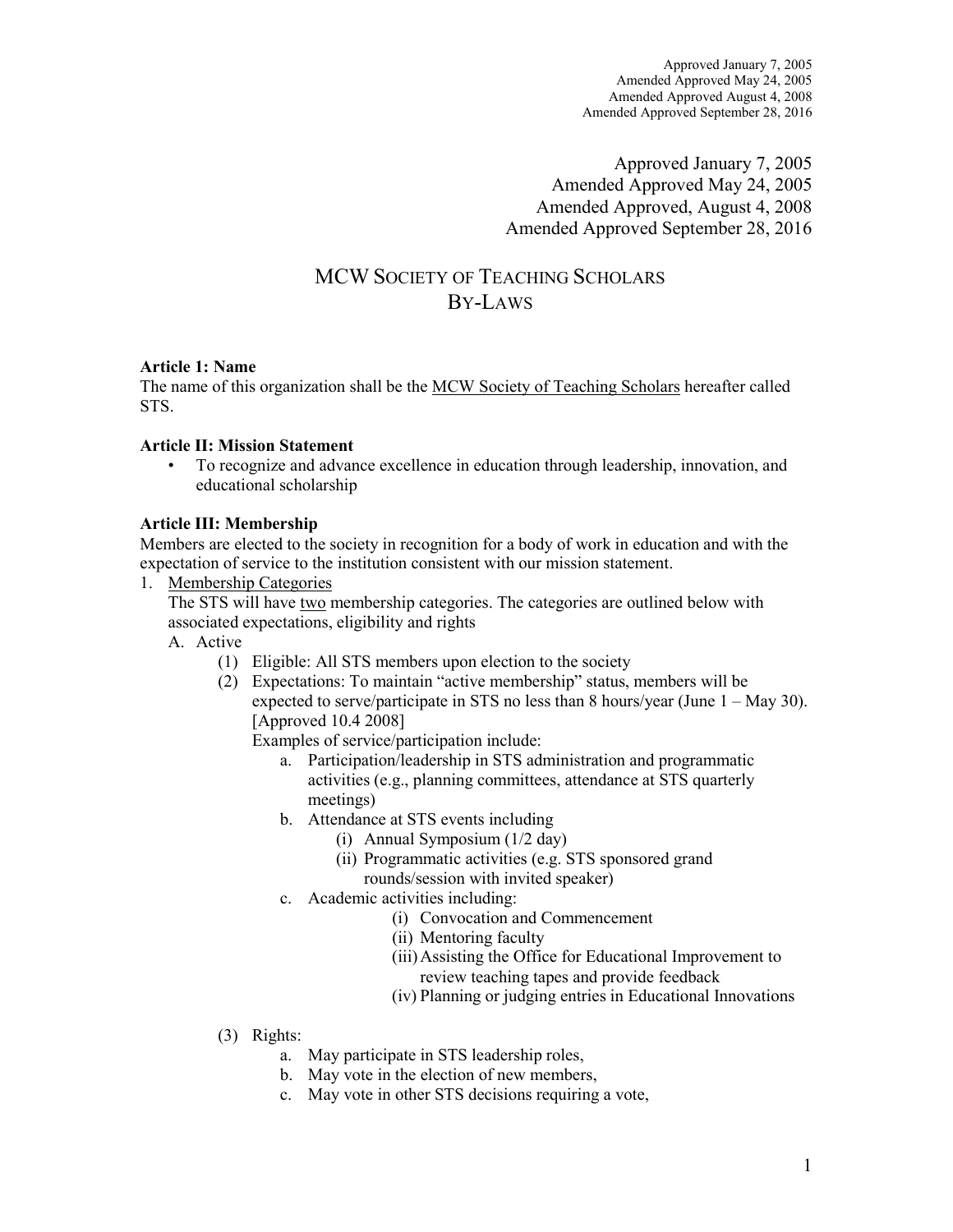- d. May attend STS meetings
- B. Associate
	- (1) Eligible: All STS members who do not meet the criteria for "active" status.
	- (2) Expectations: Participation in STS administration, programs and events as desired. Associates are not eligible to vote.
	- (3) All associate members can return to active status upon meeting the criteria in Section III.1.A. (2).

#### **Article IV: Organizational Structure**

The organizational structure of the STS will consist of:

- 1. STS Director
	- A. The Steering Committee will nominate the director and the secretary/treasurer from the active membership. [Amended 8.4.08]
	- B. The active members will elect the director for a 2-year term with a maximum of two consecutive terms.
		- (1) A Director-elect will be elected at the mid-point of the director's term to provide continuity and succession planning
			- a. The director may run for a second term, resulting in the absence of a director elect.
			- b. Convenes quarterly meeting of the society
			- c. Convenes regular meetings of the Steering Committee (e.g., monthly)
			- d. Appoints the chairs of the membership committee, programmatic committee and ad-hoc committee(s).

# 2. Steering Committee

- A. Composed of the STS Director, Director-elect, the immediate past Director, the Secretary/Treasurer as well as chairs/co-chairs of each of the programmatic working groups, the STS representative to Faculty Assembly and the Membership Committee Chair. [Amended 8.4.08]
- B. Responsibilities/Functions
	- (1) Promote visibility of STS
	- (2) Advocate, secure and allocate funds from the Dean and other sources to carry forth STS mission. Administrative support for budgeting is provided by the Office of Educational Services.
	- (3) Establish criteria for STS projects consistent with mission (e.g., excellence in education through leadership, innovation, and educational scholarship)
	- (4) Communicate
		- a. To membership via regular updates, face to face and electronic/written medium regarding STS activities, opportunities, and initiatives.
		- b. To Faculty Council via STS Faculty Council representative
		- c. To MCW at large
	- (5) Organize elections annually for membership on standing committees and ad hoc committees as needed.
- 3. Membership Committee
	- A. Committee membership
		- (1) Open to all active STS members.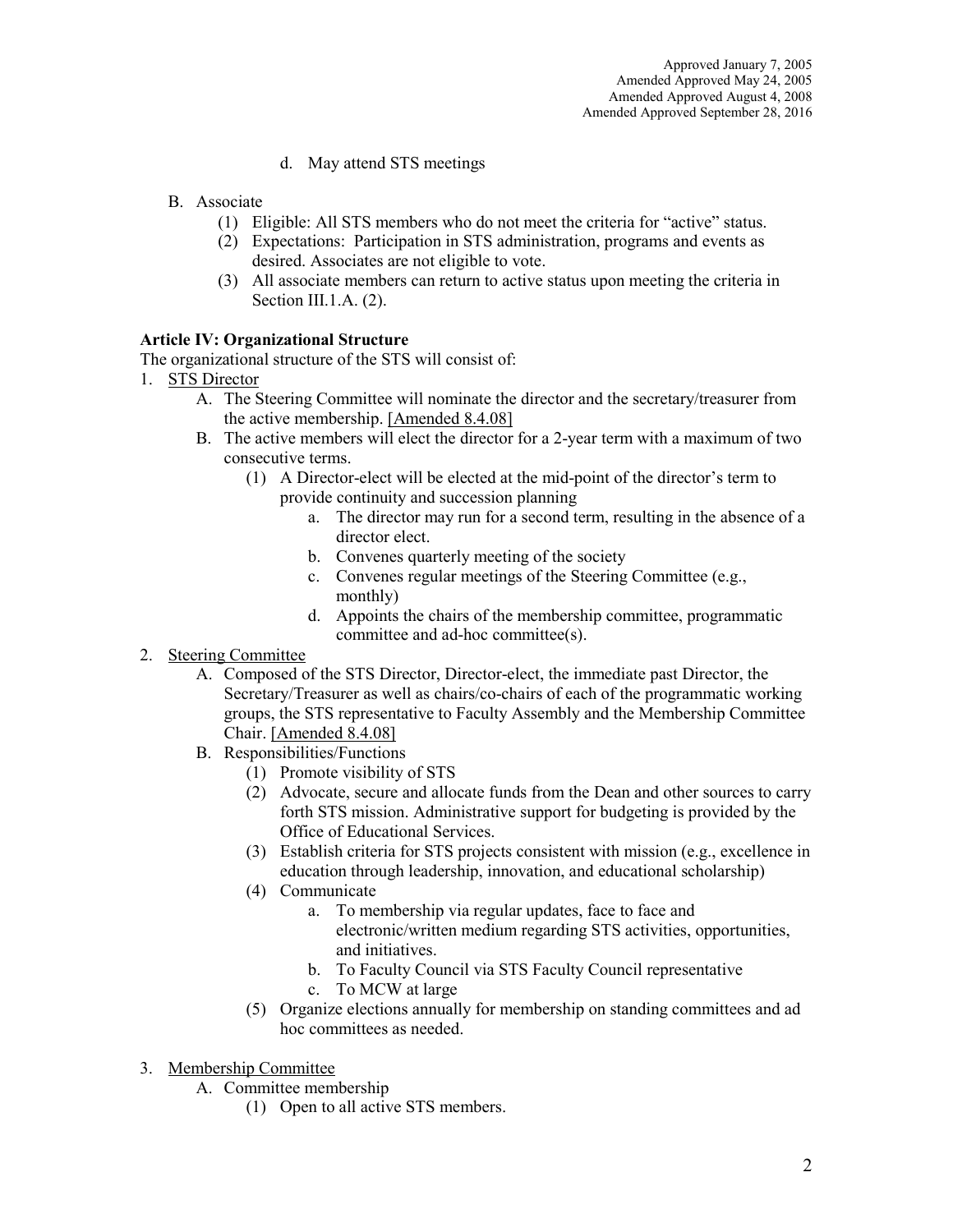- (2) Composed of 5 members; 4 plus the STS appointed chair
- (3) The chair of the Membership Committee will recruit new members as needed and will ensure broad-based representation of members.
- B. Responsibilities and Functions
	- (1) Revise/update membership selection criteria and active membership status
	- (2) Administer nomination and member selection process
	- (3) Make recommendations to the Steering Committee concerning changes to the appropriate number of new members to be elected annually
- 4. Program Committees
	- A. Primary responsibility for the design, implementation, and evaluation of programmatic initiatives in educational leadership, innovation, and scholarship
	- B. Committee membership is open to all STS members with no limit on members
		- (1) Each program committee chair is appointed by the STS Director
			- a. Provide updates/reports to the steering committee
			- b. Actively participate in steering committee initiatives
- 5. STS Representative to MCW Faculty Council
	- A. Elected bi-annually by the Steering Committee from the active membership with no term limits
	- B. Advocate for STS and its educational mission and liaison between Faculty Council and STS Steering Committee and STS members
- 6. STS Secretary/Treasurer [Amended 8.4.08]
	- A. The secretary/treasurer shall be elected by the active membership for a 2-year term with no term limits.
		- (1) The secretary/treasurer is responsible for meeting minutes and for management of the STS accounts.
		- (2) If the secretary/treasurer is unable to take minutes, the previous secretary/treasurer or previous STS Director shall take the minutes.

# **Article V: Programmatic Initiatives**

The STS will advance excellence in education through a series of strategic/programmatic initiatives aligned with the three foci articulated in mission statement. Initiatives include, but are not limited to:

- 1. Leadership
	- A. Advocate/secure MCW funding for education, educators and STS
- 2. Innovation
	- A. Provide leadership for MCW's Innovations in Medical Education ½-day / 1-day session with abstracts, poster and platform presentations by MCW faculty/staff on educational innovations
	- B. Host an Annual STS Symposium
- 3. Educational Scholarship
	- A. Establish and conduct an advanced Faculty Development Program
		- (1) For STS members
		- (2) For MCW at large

# **Article VI: Bylaws Adoption/Revisions**

1. Initial Adoption of Bylaws